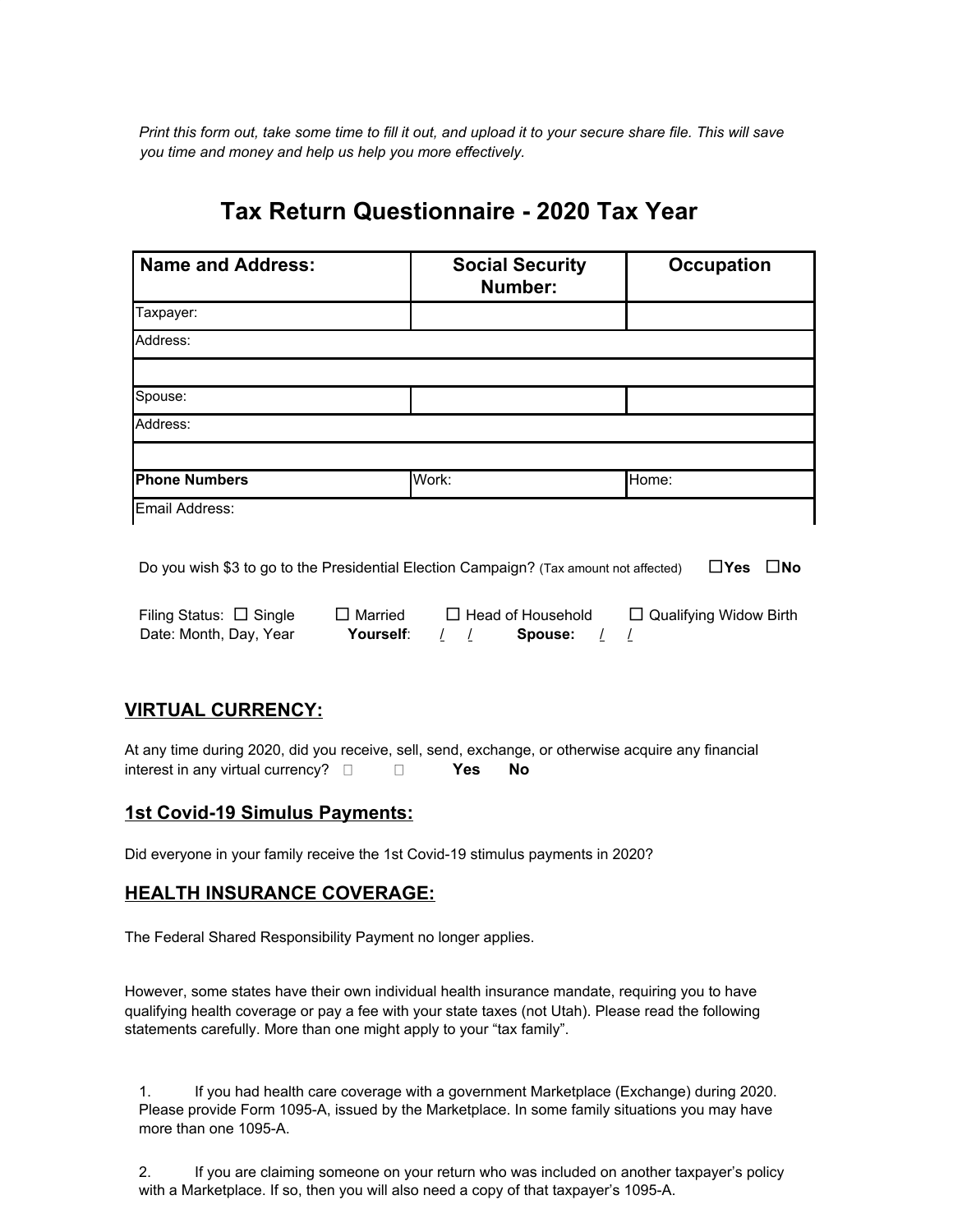3. If a dependent filed a return for 2020. Provide a copy of the return.

4. If you had compliant health insurance through an employer plan, private policy or with a government plan and provide Form 1095-B, 1095-C or other proof of insurance document.

5. If you were issued a hardship exemption by the Marketplace (Exchange). Provide all applicable exemption certificate numbers issued for each member of your family.

6. Complete the information below if you or any individual included in your "tax family" did NOT have insurance coverage for any month of 2020.

Please circle any months a member of your "tax family" was **NOT** insured.

Name: Jan Feb Mar Apr May Jun Jul Aug Sep Oct Nov Dec

Name: Jan Feb Mar Apr May Jun Jul Aug Sep Oct Nov Dec

Name: Jan Feb Mar Apr May Jun Jul Aug Sep Oct NovDec

Name: Jan Feb Mar Apr May Jun Jul Aug Sep Oct NovDec

#### **DEPENDENTS:**

| Name (First, Initial, Last) | <b>Income</b><br>Over<br>\$2,200?<br>(Y/N) | Date of<br><b>Birth</b> | <b>Social Security</b><br><b>Number</b> | Relationship | <b>Months</b><br>Lived in<br>Home |
|-----------------------------|--------------------------------------------|-------------------------|-----------------------------------------|--------------|-----------------------------------|
|                             |                                            |                         |                                         |              |                                   |
|                             |                                            |                         |                                         |              |                                   |
|                             |                                            |                         |                                         |              |                                   |
|                             |                                            |                         |                                         |              |                                   |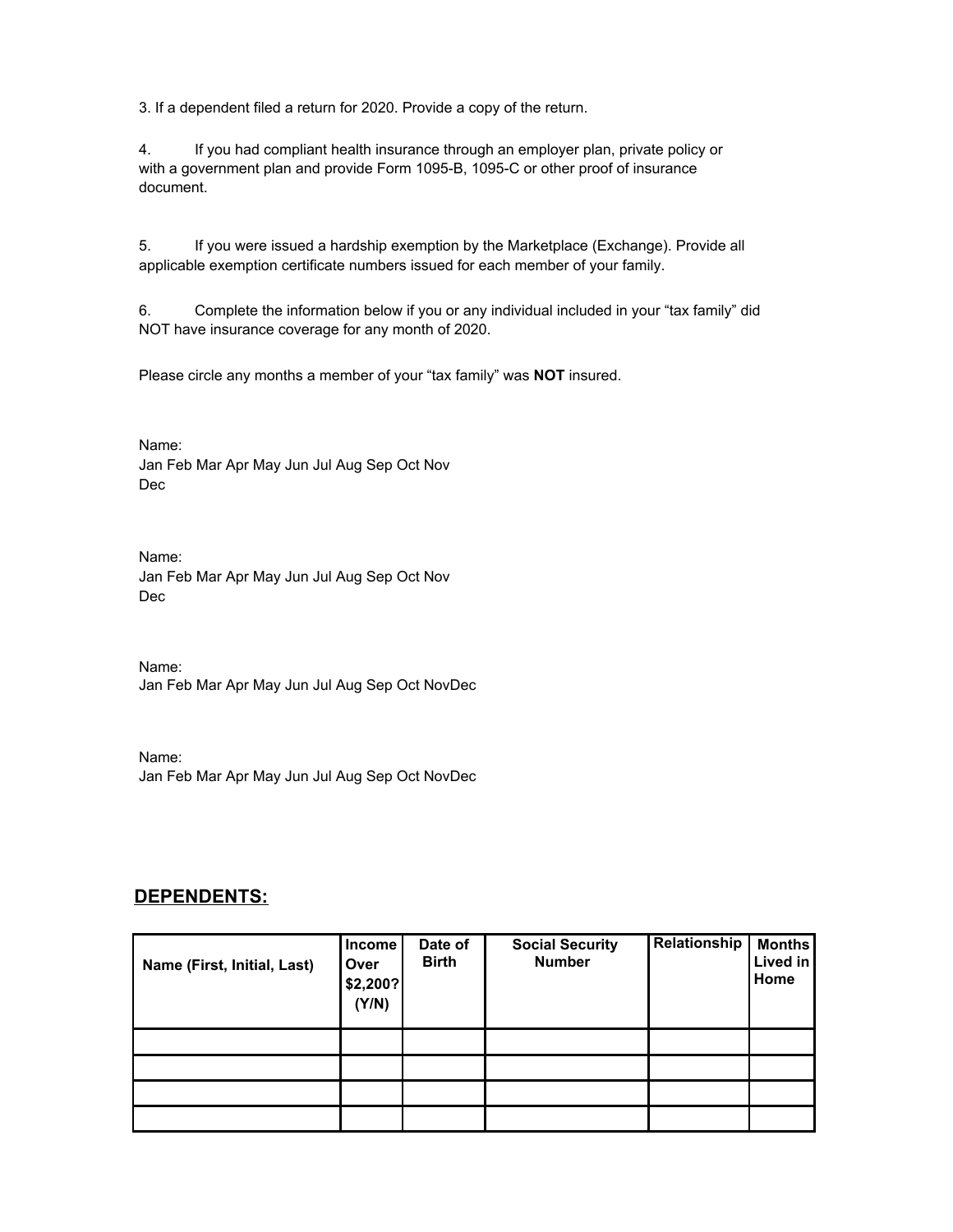## **INCOME:**

## **1. Wages and Salaries (Attach W-2's)**

| Name of Payer | <b>Gross</b><br><b>Wages</b><br>(Withheld) | Soc. Sec.<br>(withheld) | <b>Medicare</b><br>(withheld) | Federal<br><b>Income Tax</b><br>(withheld) | <b>State</b><br>Income<br>Tax<br>(withheld) |
|---------------|--------------------------------------------|-------------------------|-------------------------------|--------------------------------------------|---------------------------------------------|
|               |                                            |                         |                               |                                            |                                             |
|               |                                            |                         |                               |                                            |                                             |
|               |                                            |                         |                               |                                            |                                             |
|               |                                            |                         |                               |                                            |                                             |
|               |                                            |                         |                               |                                            |                                             |

# *2.* **Interest Income (Attach 1099's)** *(List and identify as non-taxable Interest Income)*

| Name and Address of Payer | <b>Amount</b> | Name and Address of Payer | <b>Amount</b> |
|---------------------------|---------------|---------------------------|---------------|
|                           |               |                           |               |
|                           |               |                           |               |
|                           |               |                           |               |
|                           |               |                           |               |
|                           |               |                           |               |
|                           |               |                           |               |

# **3. If you received any interest from a "Seller Financed" mortgage:**

| Name and Address of Payor | <b>Social Security Number</b> | <b>Amount</b> |
|---------------------------|-------------------------------|---------------|
|                           |                               |               |
|                           |                               |               |
|                           |                               |               |
|                           |                               |               |

# **4. Dividend Income (Attach 1099's)**

| <b>Name of Payor</b> | <b>Amount</b> | <b>Name of Payer</b> | <b>Amount</b> |
|----------------------|---------------|----------------------|---------------|
|                      |               |                      |               |
|                      |               |                      |               |
|                      |               |                      |               |
|                      |               |                      |               |
|                      |               |                      |               |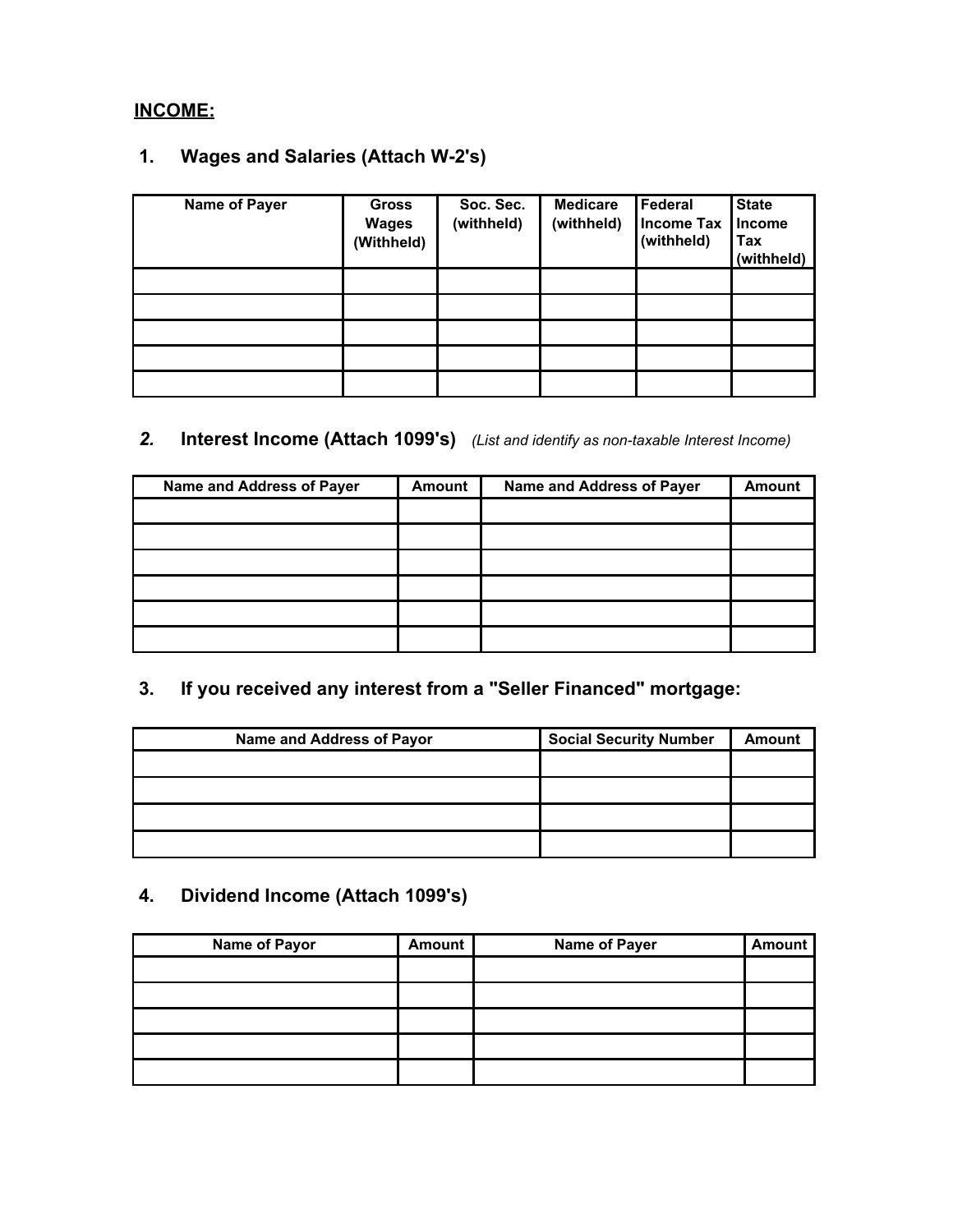#### **5. Capital Gains and Losses:**

| Investment | <b>Date</b><br><b>Acquired</b> | <b>Cost or Other</b><br><b>Basis</b> | <b>Date Sold</b> | <b>Net Sale</b><br><b>Proceeds</b> |
|------------|--------------------------------|--------------------------------------|------------------|------------------------------------|
|            |                                |                                      |                  |                                    |
|            |                                |                                      |                  |                                    |
|            |                                |                                      |                  |                                    |
|            |                                |                                      |                  |                                    |
|            |                                |                                      |                  |                                    |
|            |                                |                                      |                  |                                    |
|            |                                |                                      |                  |                                    |

*6.* **Other Gains and Losses:** *(Include details of dispositions of any business/rental/farm assets)*

| Investment | Date<br>Acquired | Cost/Other<br><b>Basis</b> | <b>Date Sold</b> | Sale<br>Proceeds |
|------------|------------------|----------------------------|------------------|------------------|
|            |                  |                            |                  |                  |
|            |                  |                            |                  |                  |
|            |                  |                            |                  |                  |
|            |                  |                            |                  |                  |
|            |                  |                            |                  |                  |

#### **7. Pensions, IRA Distributions, Annuities, and Rollovers**

Total Received.

Taxable Amount (Attach all 1099's or other related papers)

#### **8. Rents/Royalties, Partnerships, S Corporations, Estates, Trusts**

*(Attach K-1's for all Partnerships/S Corporations/Fiduciaries) (Attach separate schedule(s) showing receipts & expenses for each rental property)*

#### **9. Unemployment Compensation Received**

- **10. Social Security Benefits Received (Attach annual statement)**...
- **11. State/Local Tax Refund(s)**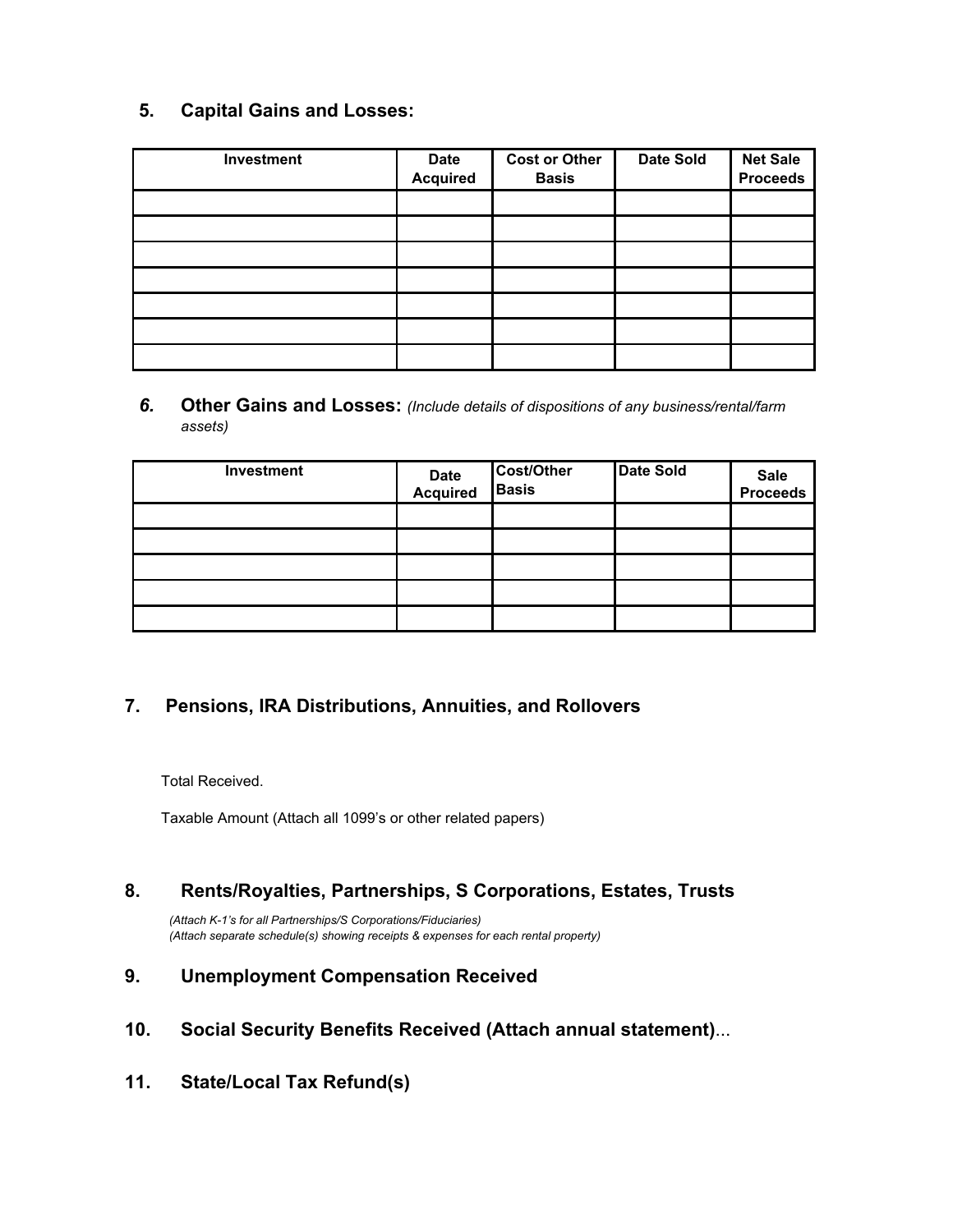#### **12. Other Income:**

| <b>Description</b> | Amount |
|--------------------|--------|
|                    |        |
|                    |        |

#### **CREDITS:**

#### **Child and Dependent Care:**

(1) Number of Qualifying Individuals

(2) Name, address and identification number of each provider:

| <b>Name</b> | <b>Address:</b> | <b>Amount Paid</b> |
|-------------|-----------------|--------------------|
|             |                 |                    |
|             |                 |                    |

If payments were made to an individual, were the services performed in your home? □**Yes** □**No** If "Yes", have payroll reports been filed? □**Yes**

#### □**No Expenses incurred in connection with**

#### **adoption.**

"Special Needs" child □**Yes** □**No**

# **Tuition & Fees paid for higher education** *(American Opportunity & Lifetime*

*Learning Credits)...*

#### **Foreign Tax Credits**

Attach details of type of foreign tax, country, and whether "withheld" or paid direct.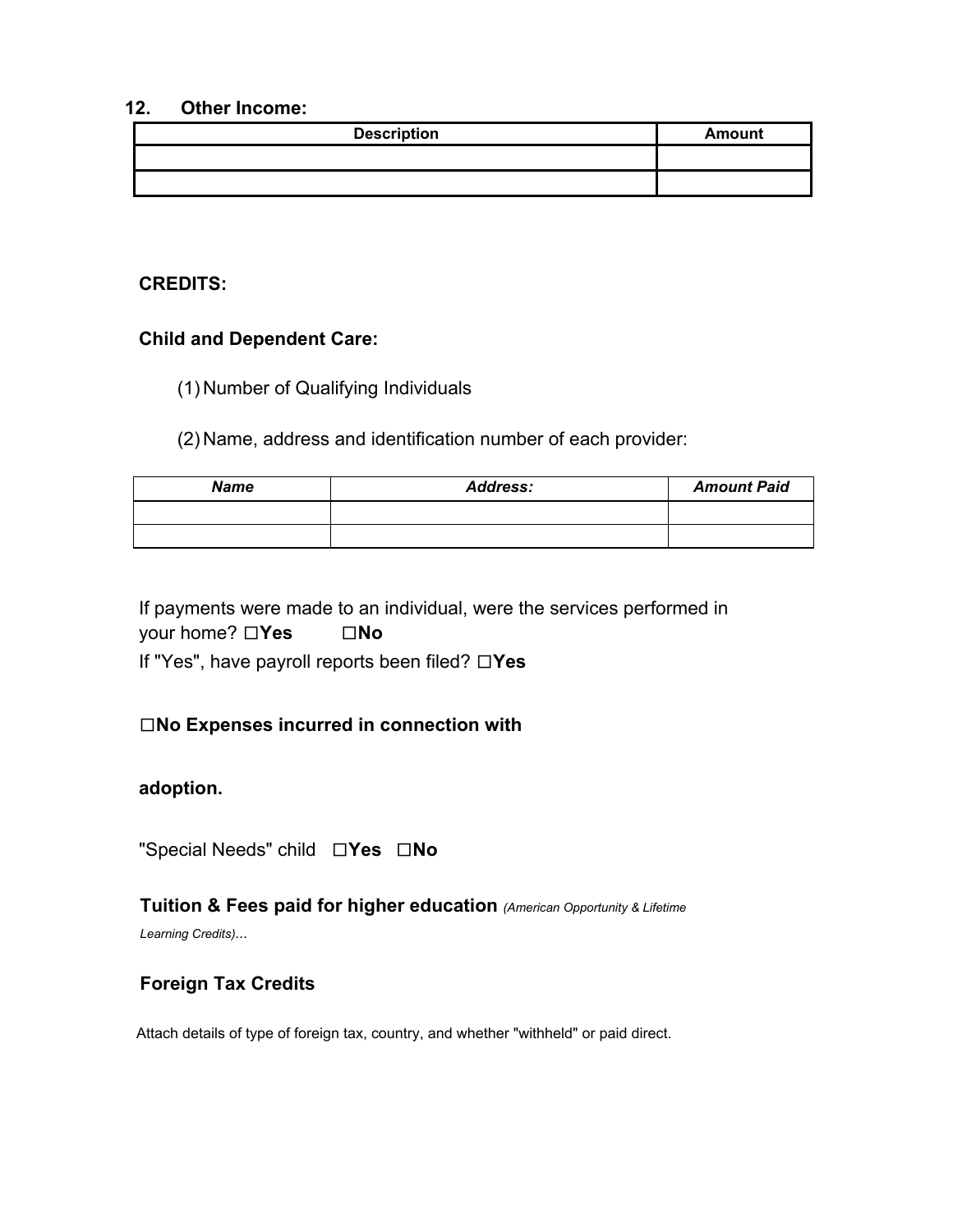#### **2020 Estimated Tax Payments**

| Federal | <b>Amount</b> | <b>State</b> | <b>Amount</b> |
|---------|---------------|--------------|---------------|
|         |               |              |               |

# **Other Payments: (Enter Advanced Child Credit Payment Here)**

| <b>Date</b> | <b>Amount</b> | <b>Date</b> | <b>Amount</b> |
|-------------|---------------|-------------|---------------|
|             |               |             |               |
|             |               |             |               |
|             |               |             |               |
|             |               |             |               |

Other payments or credits - Attach schedule and explain.

#### **ITEMIZED DEDUCTIONS:**

| <b>Medical and Dental</b>                                                                                                                                                                                                  | Amount |
|----------------------------------------------------------------------------------------------------------------------------------------------------------------------------------------------------------------------------|--------|
| 1. Out of pocket costs for prescription medicines, drugs, insulin,<br>doctors, dentists, nurses, and medical and dental insurance premiums<br>(including Medicare B) paid in 2020 (reduce any insurance<br>reimbursements) |        |
| 2. Transportation and lodging incurred to obtain medical care                                                                                                                                                              |        |
| 3. Other - hearing aids, eyeglasses, medical devices, etc.                                                                                                                                                                 |        |
|                                                                                                                                                                                                                            |        |
|                                                                                                                                                                                                                            |        |

### **Taxes Paid in 2020 Amount**

| 1. State and local income taxes not listed elsewhere                  |  |
|-----------------------------------------------------------------------|--|
| 2. Real estate taxes not listed elsewhere                             |  |
| 3. Personal property taxes (includes owners tax on auto registration) |  |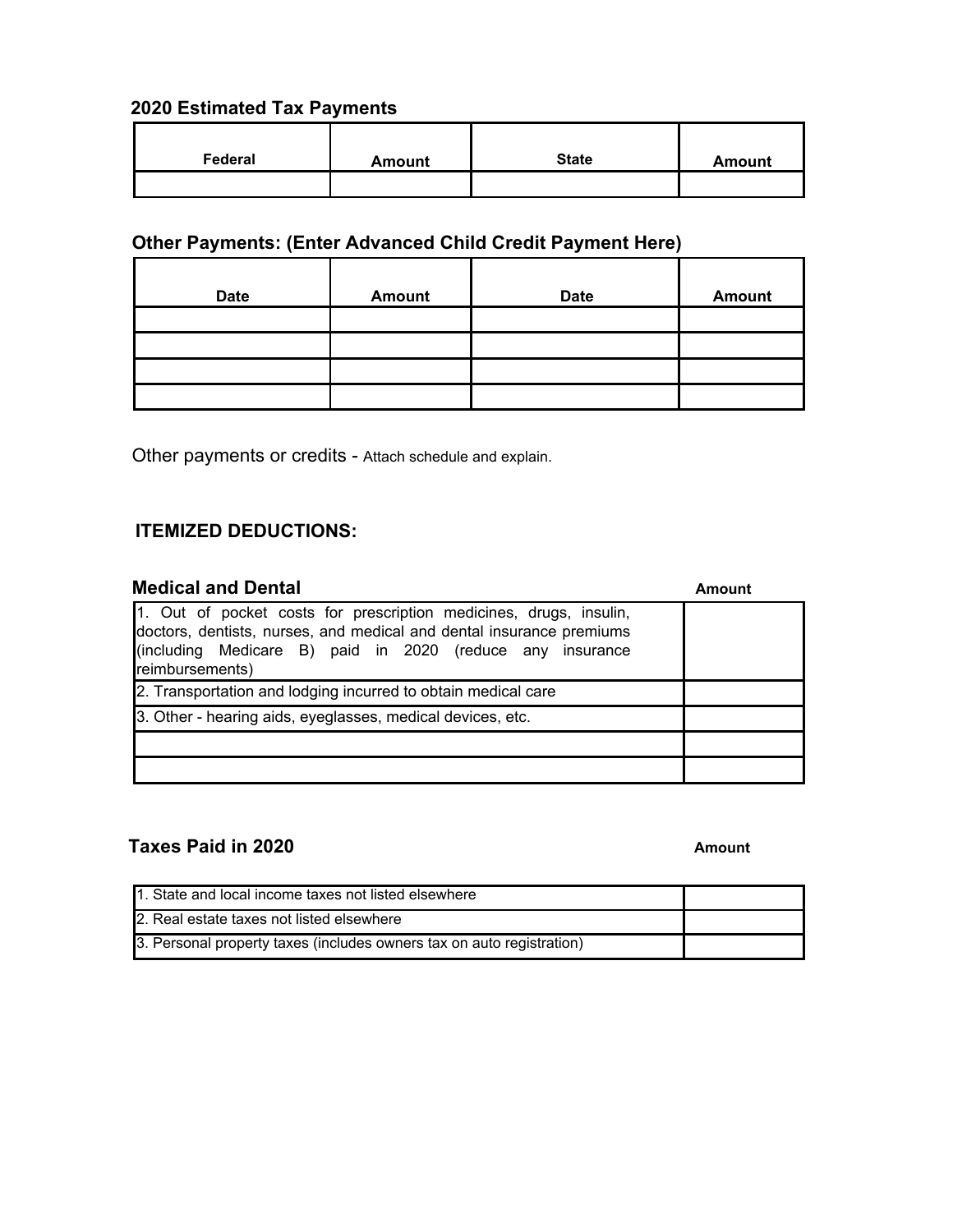#### **Interest Paid in 2020 Amount**

| 1. Home mortgage interest paid to financial institutions     |  |
|--------------------------------------------------------------|--|
| 2. Home mortgage interest paid to individuals                |  |
| Name:                                                        |  |
| Address:                                                     |  |
| 3. Points paid on [] purchase [] refinance (include details) |  |
| 4. Investment Interest                                       |  |
| 15. Student Loan Interest                                    |  |

#### **Automobile Use in 2020**

To deduct mileage for auto expenses on a tax return, a log must be kept which details mileage driven for business purposes. This log, or something which keeps track of mileage, would be needed to justify the write off for the expense in the event of an audit.

#### **Car #1**

| Make                  |                                                                                     |
|-----------------------|-------------------------------------------------------------------------------------|
| Model                 |                                                                                     |
| Year                  |                                                                                     |
|                       | If the vehicle is being used by the owner, please provide the following information |
| Date of Purchase      |                                                                                     |
| <b>Purchase Price</b> |                                                                                     |

#### **For Period of Jan. 1, 2020 to Dec. 31, 2020 Amount**

| <b>Business Mileage</b>                                                                                                |  |
|------------------------------------------------------------------------------------------------------------------------|--|
| Moving Mileage – only members of the Armed Forces on active duty who<br>moved because of a permanent change of station |  |
| Charitable Mileage                                                                                                     |  |
| Total Mileage                                                                                                          |  |

#### **Car #2**

| Make                                                                                |  |  |
|-------------------------------------------------------------------------------------|--|--|
| Model                                                                               |  |  |
| Year                                                                                |  |  |
| If the vehicle is being used by the owner, please provide the following information |  |  |
| Date of Purchase                                                                    |  |  |
| <b>Purchase Price</b>                                                               |  |  |

\*Commuting mileage must not be added to business mileage.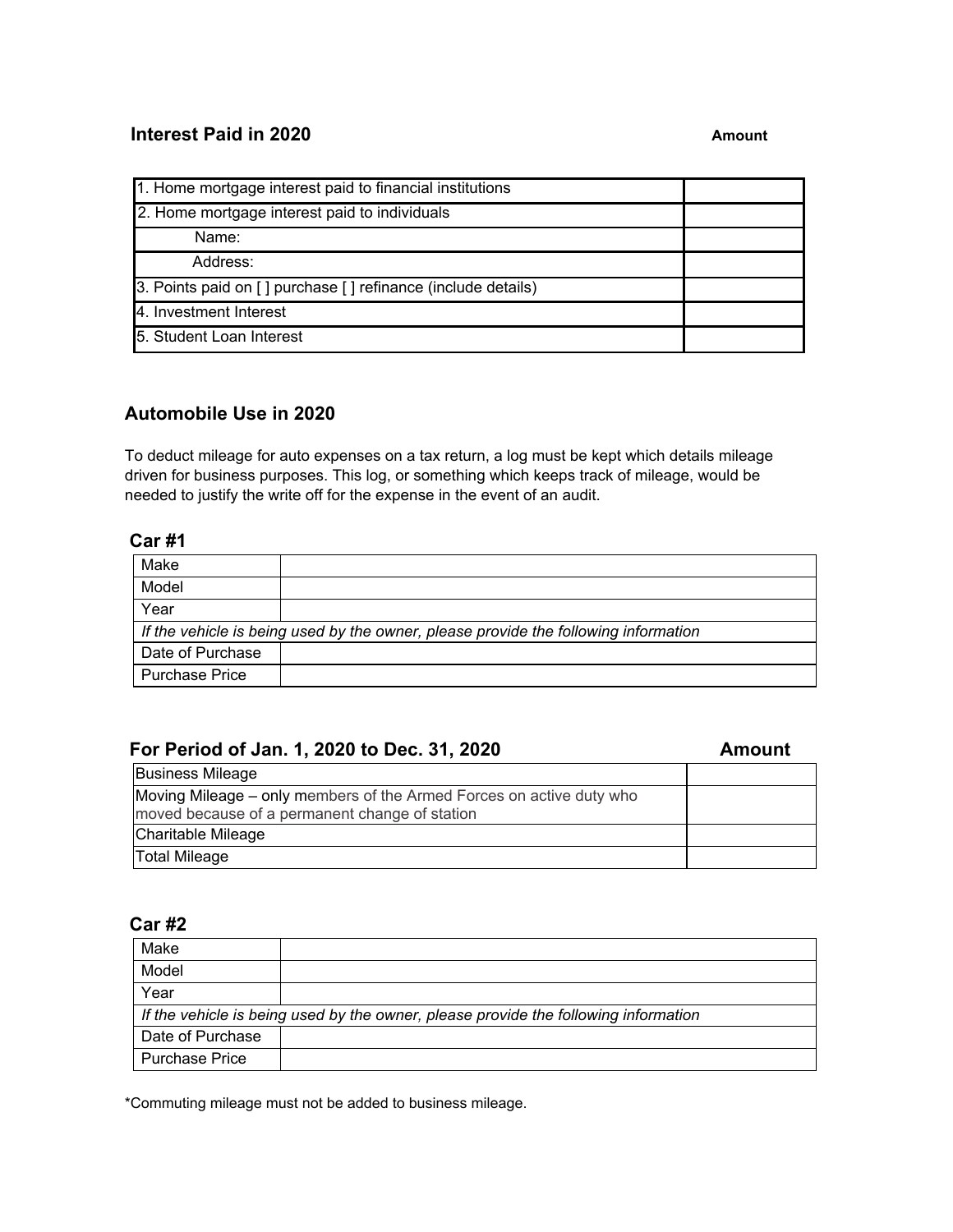# **For Period of Jan. 1, 2020 to Dec. 31, 2020 Amount**

| <b>Business Mileage</b>                                                                                                |  |
|------------------------------------------------------------------------------------------------------------------------|--|
| Moving Mileage – only members of the Armed Forces on active duty who<br>moved because of a permanent change of station |  |
| Charitable Mileage                                                                                                     |  |
| <b>Total Mileage</b>                                                                                                   |  |

#### **Contributions:** *(Written documentation is required for all gifts of \$250 or more)* **Amount**

| 1. Cash - Less than \$3,000 paid to any one organization                       |  |
|--------------------------------------------------------------------------------|--|
| 2. Cash - \$3,000 or more to any one organization -- show name of organization |  |
|                                                                                |  |
|                                                                                |  |
|                                                                                |  |
|                                                                                |  |
|                                                                                |  |
| 3. Other than cash - Attach details                                            |  |

### **Casualty and Theft Losses -** Attach Details

**Miscellaneous Deductions:** Eliminated for tax years 2018 through 2025 due to tax reform.

| Employee business expenses - attach details | Amount   |
|---------------------------------------------|----------|
| Reimbursed                                  | 0        |
| Not Reimbursed                              | $\theta$ |
| Job hunting expenses (list)                 | $\theta$ |
| <b>Other Expenses</b>                       | $\theta$ |
| <b>Tax Preparation</b>                      | $\theta$ |
| <b>Union Dues</b>                           | $\theta$ |
| <b>Business Publications</b>                | $\theta$ |
| <b>Professional Dues/Fees</b>               | $\theta$ |
| Safety Deposit Box Rental                   | $\theta$ |
| Small Tools used in your trade or business  | $\theta$ |
| <b>Business telephone</b>                   | $\theta$ |
| Uniforms & Cleaning                         | $\theta$ |
| <b>IRA Custodial fees</b>                   | $\theta$ |
| <b>Investment Expenses</b>                  | $\theta$ |
| Education Expenses (attach details)         | $\theta$ |
| <b>Business Entertainment</b>               | $\theta$ |
| Other Miscellaneous deductions              | $\theta$ |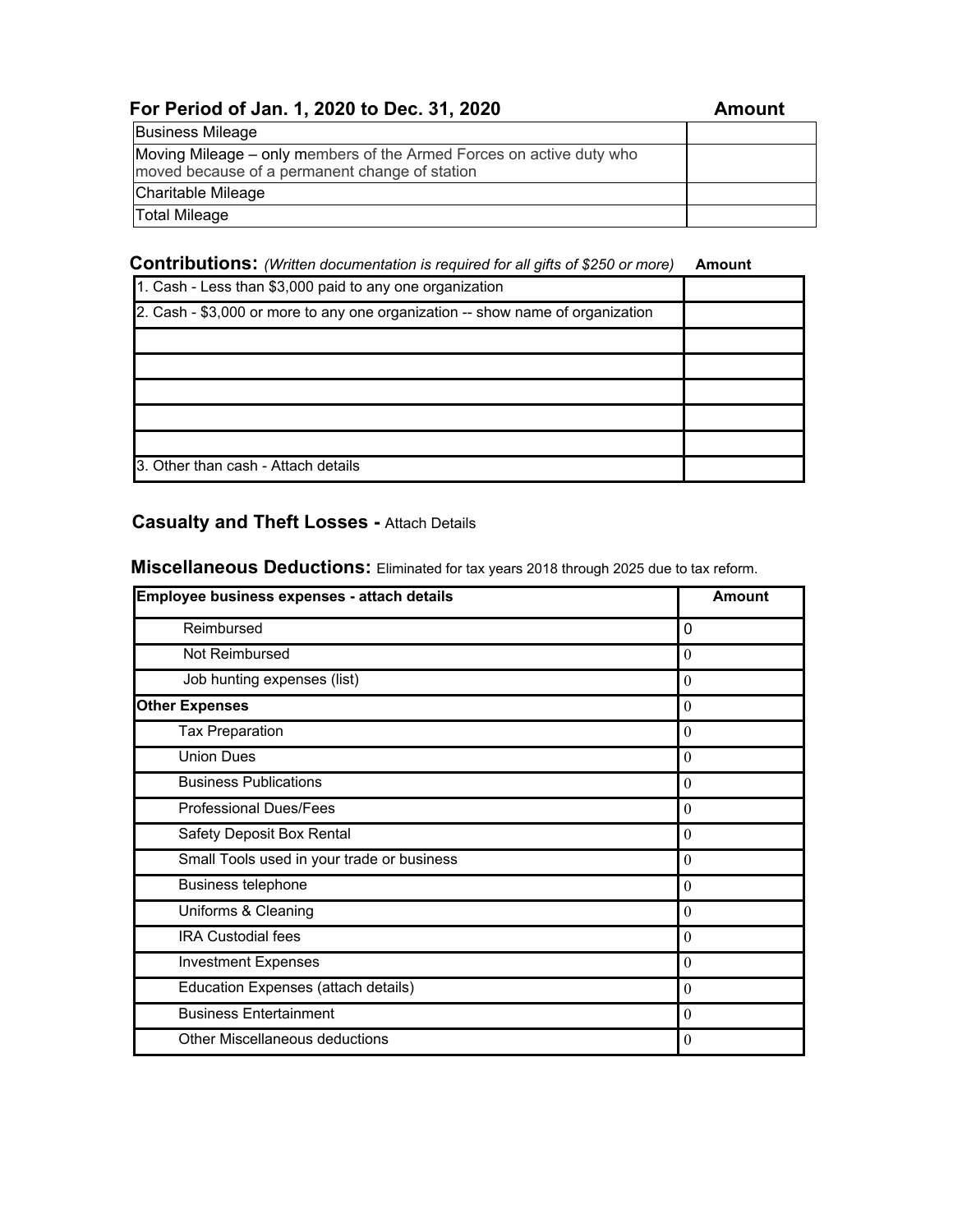#### **Adjustments to Income:**

|                                                        | Maximize?                   | <b>Amount</b> |
|--------------------------------------------------------|-----------------------------|---------------|
| 1. Your IRA deduction                                  | $\square$ No<br>$\Box Y$ es |               |
| 2. Spouse's IRA deduction                              | $\square$ No<br>$\Box Y$ es |               |
| 3. Keogh SEP deduction                                 | $\square$ No<br>$\Box Y$ es |               |
| 4. Penalty for early withdrawal of savings.            |                             |               |
| 5. Alimony paid - List name and Social Security Number |                             |               |
| 6. Self-employed health insurance premiums             |                             |               |

#### **Did anyone in your family receive a scholarship of any kind during 2020?**

If yes, please supply details. □**Yes** □**No** *(This includes athletic scholarships)*

**If you have added or disposed of any fixed assets used in trade or business or rental or farm activities, please provide the following:**

Addition: Description, Date acquired, cost (& trade-in, if

any) Dispositions: Description, Date of disposition, amount

realized

*Note: If we did not prepare your 2018 return, please provide the date acquired, cost, depreciation method used, and accumulated depreciation.*

#### **If we have not previously prepared your return - please provide a copy of your 2016, 2017, 2018 tax returns.**

**Did you settle any notices or settle any tax examinations concerning your prior tax years' returns?** □**Yes** □**No** (If yes, please provide a copy of notices, settlement reports, etc.)

**Did you receive any payments from a pension or profit sharing plan?**

□**Yes** □**No** (If yes, provide pertinent information or statements from the plan.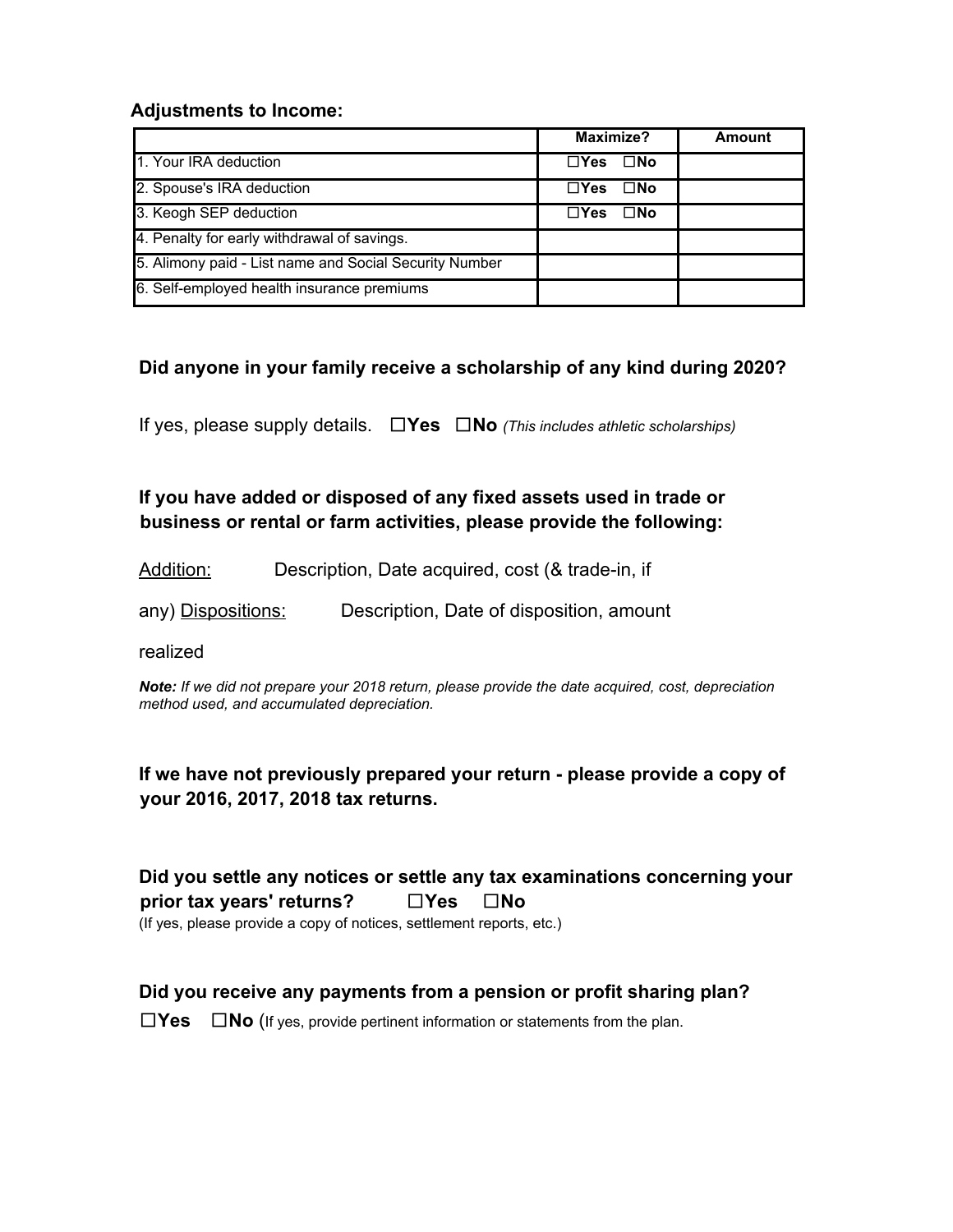#### **Did you sell your primary residence during 2020?** □**Yes** □**No**

If "Yes", provide a copy of the closing statements of the sale and a copy of the closing statement at the time of your purchase, details of any capital improvements you made during the time you owned the property, and any expenses of sale incurred by you. If you have purchased a replacement property indicate cost and date acquired. If you have previously sold a residence, provide a copy of form 2119 from your tax return for the year of sale.

#### **Did you change your state residency during 2020?** □**Yes** □**No**

If "Yes" **AND** you were a member of the Armed Forces on active duty who moved because of a permanent change of station, please provide the following:

| Previous address: |       |
|-------------------|-------|
| Date of move:     |       |
| Distance:         | miles |
| Costs of move:    |       |
| (describe)        |       |

#### **If you would like your tax refund (if any) deposited directly into your bank:**

| <b>Account Type:</b> | <b>Your Account Number:</b> | <b>Bank Routing Number:</b> |
|----------------------|-----------------------------|-----------------------------|
|                      |                             |                             |
| Checking [ ] Savings |                             |                             |

#### **For the year 2020: (Provide details for any "Yes" response)**

| Did your principle residence (and second residence, if any) loan(s) exceed the fair market value of             |
|-----------------------------------------------------------------------------------------------------------------|
| Do you have a balance borrowed against a home (equity line of credit) in excess of \$100,000, or                |
|                                                                                                                 |
| Did you purchase, sell, or own any bonds you paid more or less than the face amount? $\Box$ Yes $\Box$ No       |
|                                                                                                                 |
| Did you or your spouse make any gifts in excess of \$15,000 to any one donee? $\square$ Yes $\square$ No        |
| Were you the recipient of, or did you make a "below-market" or "interest-free" loan? $\square$ Yes $\square$ No |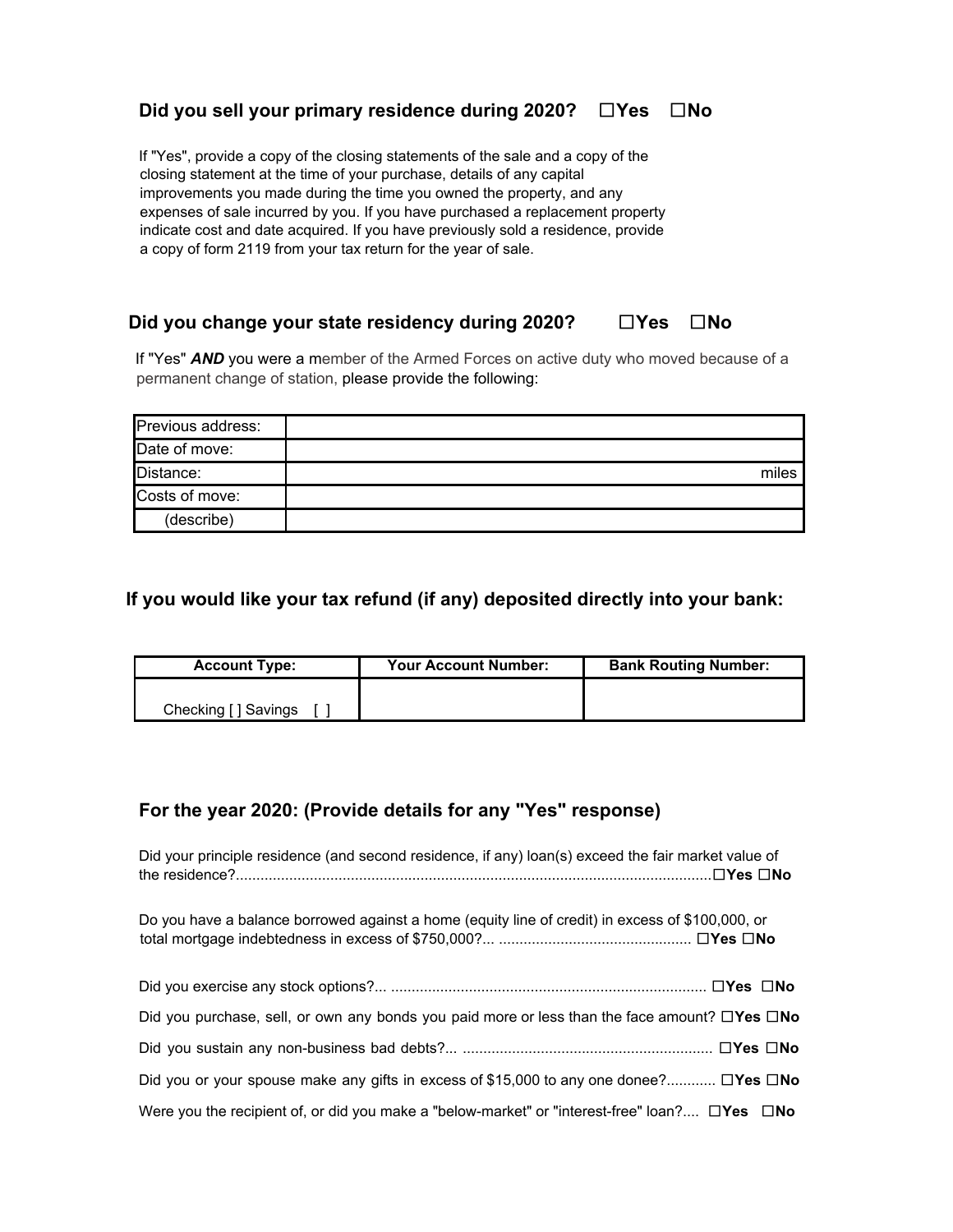Do you have a child under the age of 18 as of December 31, 2020 who has earned an income (interest, dividends, etc.) of more than \$1,100?.............................................................. □**Yes** □**No**

Did you lease a car which you used for business purposes?....................................... □**Yes** □**No**

If "Yes", provide (1) fair market value or capitalized cost of the car on the 1st day of the lease or rental agreement, (2) tern of the lease, (3) number of payments made, (4) number of days the car was leased in 2020, (5) percentage of business use, (6) business or work the car was used in, (7) amount of expenses reported by you to your employer on Form W2.

#### **Rental & Royalty Income and Expense**

| Residential<br>Property Type:<br>Commercial Location:                                             |                                                                                                                  |
|---------------------------------------------------------------------------------------------------|------------------------------------------------------------------------------------------------------------------|
|                                                                                                   |                                                                                                                  |
| If Vacation Home:                                                                                 |                                                                                                                  |
| Number of days rented                                                                             |                                                                                                                  |
| Number of days used personally                                                                    |                                                                                                                  |
| Property is owned by:<br>$\Box$ Taxpayer<br>Joint Percentage ownership of not 100%:               | Spouse<br>$\frac{0}{0}$<br>(Please indicate if income and expenses below are listed at 100% or your percentage.) |
| If yes, what percentage did you occupy as a tenant?<br>$\Box$ Check if rented to a related party. | ΠYes<br>$\frac{0}{0}$                                                                                            |
| Explain Relation:                                                                                 |                                                                                                                  |

| llncome                     | Amount        |                     |               |
|-----------------------------|---------------|---------------------|---------------|
| 1. Rental income.           |               |                     |               |
| 2. Royalties received       |               |                     |               |
| <b>Expenses</b>             | <b>Amount</b> |                     | <b>Amount</b> |
| 1. Advertising              |               | 16. Property taxes  |               |
| 2. Association dues         |               | 17. Utilities       |               |
| 3. Auto miles driven        |               | Other (description) |               |
| 4. Travel                   |               | 18a.                |               |
| 5. Cleaning and Maintenance |               | 18b.                |               |
| 6. Commissions              |               | 18c.                |               |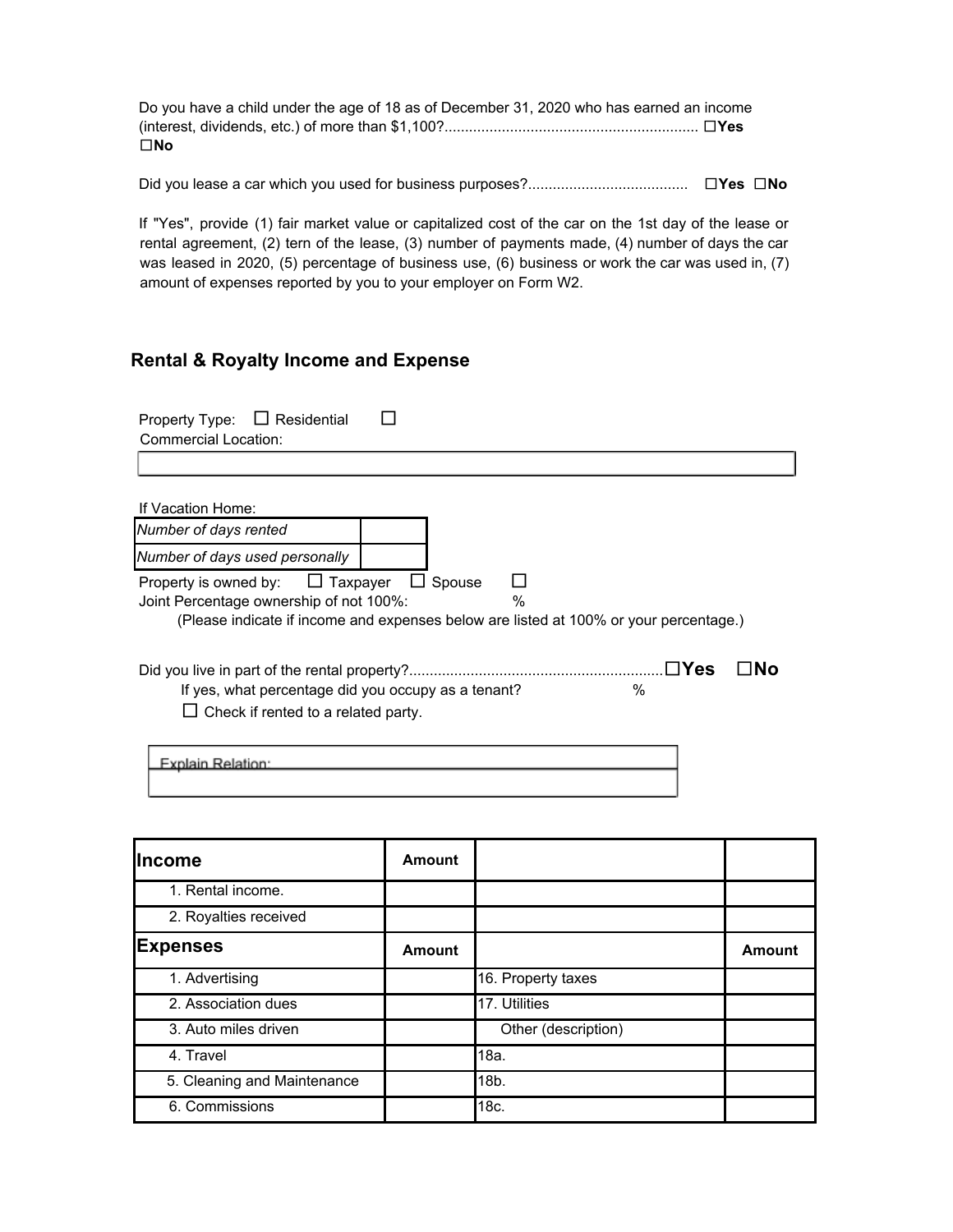| 7. Insurance                            | 18d. |
|-----------------------------------------|------|
| 8. Legal and professional fees          | 18e. |
| 9. Allocated tax preparation<br>fees    | 18f. |
| 10. Licenses and permits                | 18g. |
| 11. Management fees                     | 18h. |
| 12. Mortgage interest -- (Form<br>1098) | 18i. |
| 13. Other interest                      | 18j. |
| 14. Repairs                             | 18k. |
| 15. Supplies                            | 18I. |

# **Depreciation:**

| <b>Property</b> | <b>Date</b><br><b>Acquired</b> | <b>Cost or Other</b><br><b>Basis</b> | Depreciation<br><b>Method</b> | Prior<br><b>Depreciation</b> |
|-----------------|--------------------------------|--------------------------------------|-------------------------------|------------------------------|
|                 |                                |                                      |                               |                              |
|                 |                                |                                      |                               |                              |
|                 |                                |                                      |                               |                              |
|                 |                                |                                      |                               |                              |
|                 |                                |                                      |                               |                              |
|                 |                                |                                      |                               |                              |

# **Business Income & Expenses (Sole Proprietorship)**

| Principle business or profession:                                 |             |                             |       |     |
|-------------------------------------------------------------------|-------------|-----------------------------|-------|-----|
| Business name:                                                    |             |                             |       |     |
| Employer ID number                                                |             |                             |       |     |
| <b>Business</b><br>address:                                       |             |                             |       |     |
| City                                                              | State       | Zip Code                    |       |     |
| Business is owned by: $\Box$ Taxpayer                             |             | $\Box$ Spouse               |       |     |
| <b>Accounting Method:</b>                                         | $\Box$ Cash | $\Box$ Accrual              |       |     |
| Inventory method: $\Box$ Cost                                     |             | $\Box$ Lower cost or market | Other | N/A |
| Did you materially participate in the business? $\Box$ Yes $\Box$ |             |                             |       |     |
| No Check if this is the first year of the business.               |             |                             |       |     |
|                                                                   |             |                             |       |     |

Did you receive a PPP loan or EIDL loan in 2020?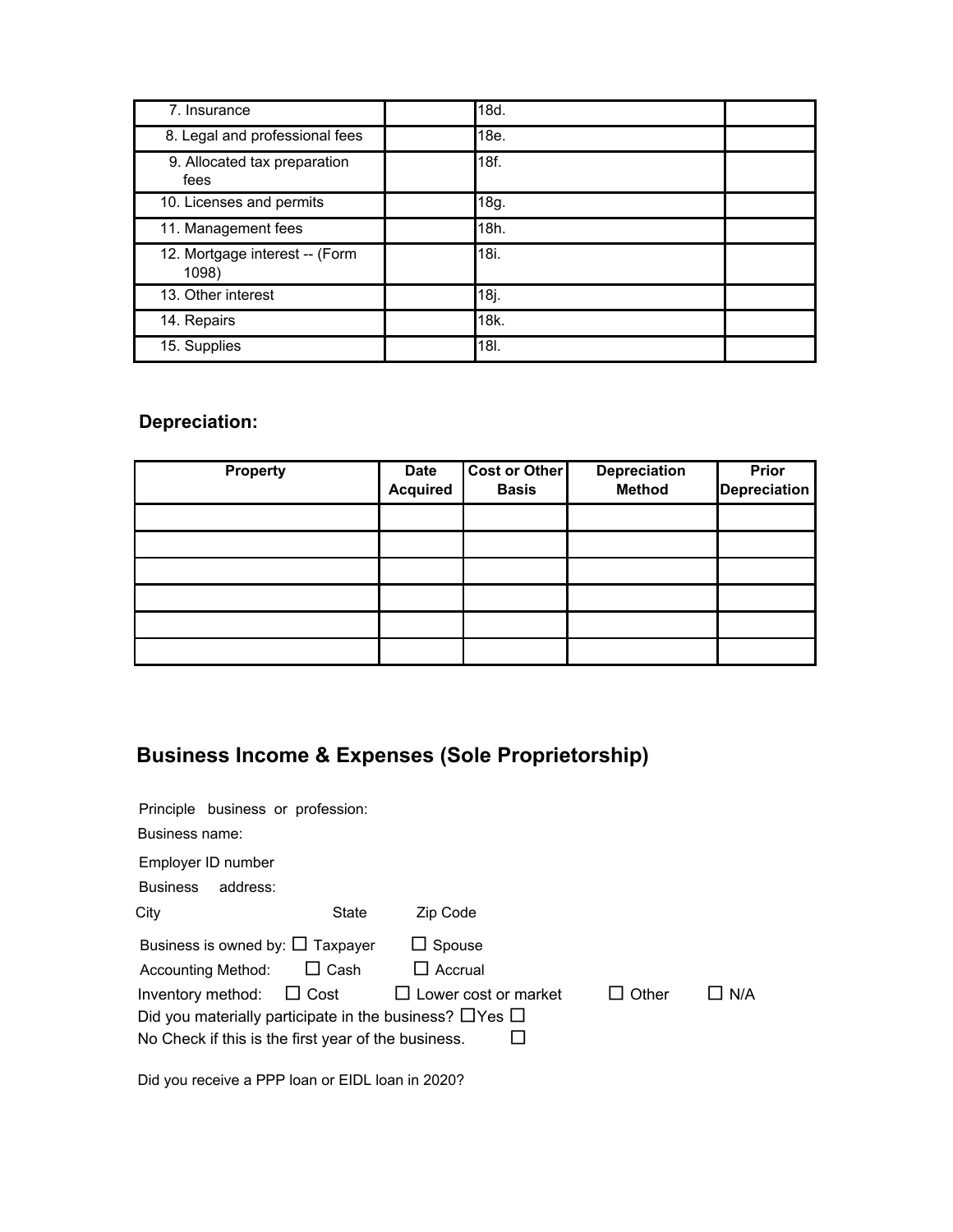| <b>Income</b>              | Amount | <b>Cost of Goods Sold</b>        | Amount |
|----------------------------|--------|----------------------------------|--------|
| 1. Gross receipts or sales |        | 1. Beginning of year inventory   |        |
| 2. Returns and allowances. |        | 2. Purchases                     |        |
| 3. Other income.           |        | 3. Cost of items used personally |        |
|                            |        | 4. Cost of labor                 |        |
|                            |        | 5. Materials and supplies        |        |
|                            |        | 6. Other costs                   |        |
|                            |        | 7. End of year inventory         |        |

| <b>Expenses</b>                           | <b>Amount</b> | <b>Expenses</b>                          | <b>Amount</b> |
|-------------------------------------------|---------------|------------------------------------------|---------------|
| 1. Advertising                            |               | 21. Other taxes                          |               |
| 2. Bad debts (N/A cash benefits)          |               | 22. Licenses                             |               |
| 3. Commissions and fees                   |               | $\overline{23}$ . Travel                 |               |
| 4. Employee benefits                      |               | 24. Meals and entertainment (in<br>full) |               |
| 5. Health insurance                       |               | 25. Utilities                            |               |
| 6. Other insurance                        |               | 26. Wages                                |               |
| 7. Mortgage interest                      |               | 27. Management fees                      |               |
| 8. Other interest                         |               | 28. Consulting expenses                  |               |
| 9. Legal and accounting fees              |               | 29. Payroll service                      |               |
| 10. Allocation of tax preparation<br>fees |               | 30. Employee vehicle expense             |               |
| 11. Office expense                        |               | 31. Employee mileage<br>reimbursement    |               |
| 12. Pension and profit sharing<br>plans   |               | 32. Client gifts (limited to \$25 each)  |               |
| 13. Rent, vehicles                        |               | 33. Education and seminars               |               |
| 14. Rent, equipment                       |               | 34. Other: (Description)                 |               |
| 15. Rent, building                        |               | 35.                                      |               |
| 16. Repairs & maintenance,<br>building    |               | 36.                                      |               |
| 17. Repairs & maintenance,<br>equipment   |               | 37.                                      |               |
| 18. Repairs & maintenance,<br>vehicles    |               | 38.                                      |               |
| 19. Supplies                              |               | 39.                                      |               |
| 20. Payroll taxes                         |               | 40.                                      |               |

**Depreciation**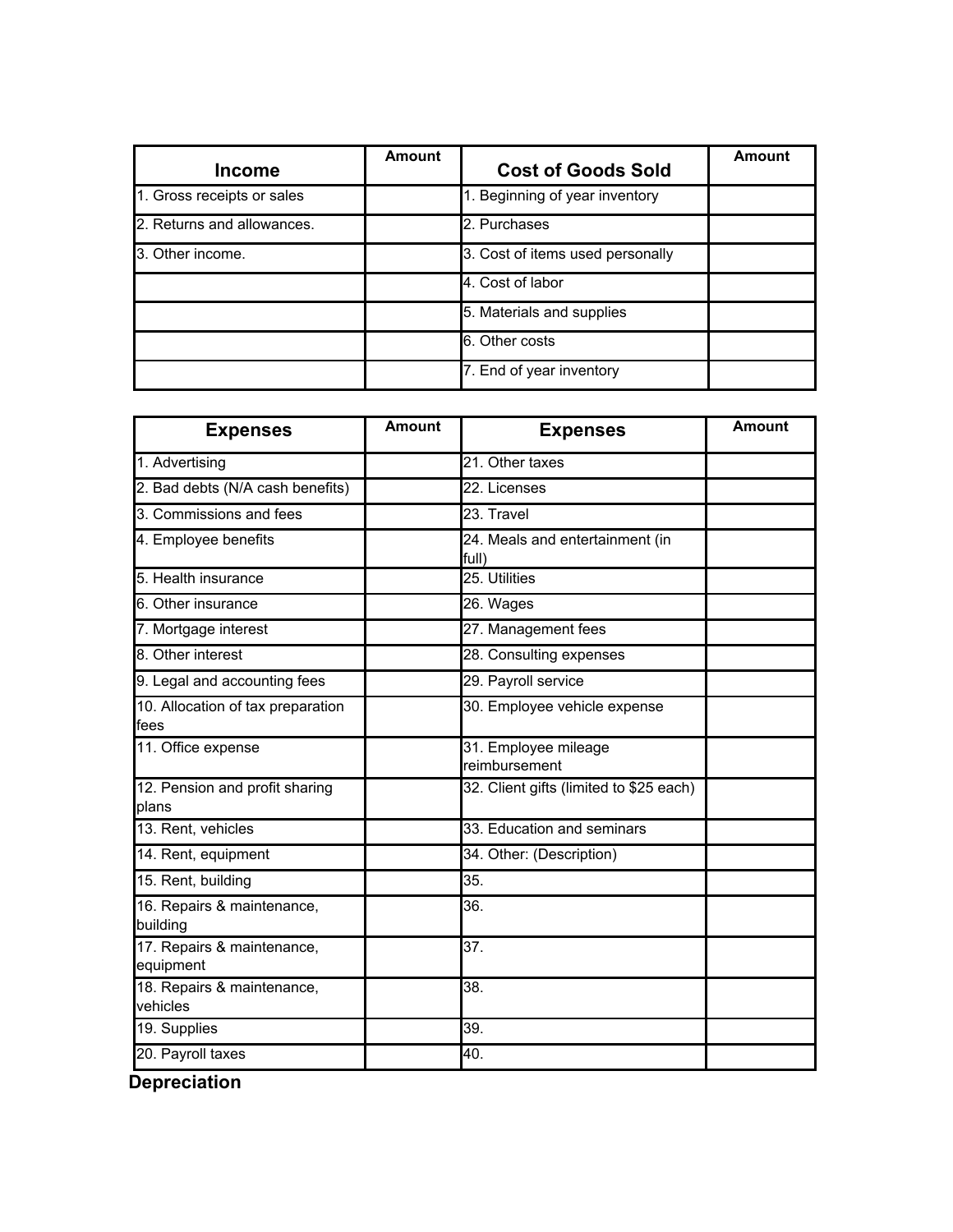| Property | Date<br>Acquired | Cost or Other<br><b>Basis</b> | Depreciation Method | Prior<br>Depreciation |
|----------|------------------|-------------------------------|---------------------|-----------------------|
|          |                  |                               |                     |                       |
|          |                  |                               |                     |                       |
|          |                  |                               |                     |                       |
|          |                  |                               |                     |                       |
|          |                  |                               |                     |                       |
|          |                  |                               |                     |                       |

# **Farm Income & Expense**

**Principle Product**

**Employer ID number**

| Accounting method: $\Box$ Cash                           | $\Box$ Accrual |                 |               |
|----------------------------------------------------------|----------------|-----------------|---------------|
| Check if you materially participated in farm operations: |                | $\Box$ Taxpayer | $\Box$ Spouse |

| lincome                                          | Amount |
|--------------------------------------------------|--------|
| 1. Sales of livestock and other resale items     |        |
| 2. Cost of above.                                |        |
| 3. Sales of livestock, produce, etc. you raised. |        |
| 4. Cooperative distributions (1099-PATR)         |        |
| 5. Cooperative distributions, taxable portion    |        |
| 6. Agricultural program payments                 |        |
| 7. Agricultural program, taxable portion         |        |
| 8. Commodity Credit Corporation Loans            |        |
| 9. Crop insurance loans                          |        |
| 10. Custom hire                                  |        |
| 11. Other:                                       |        |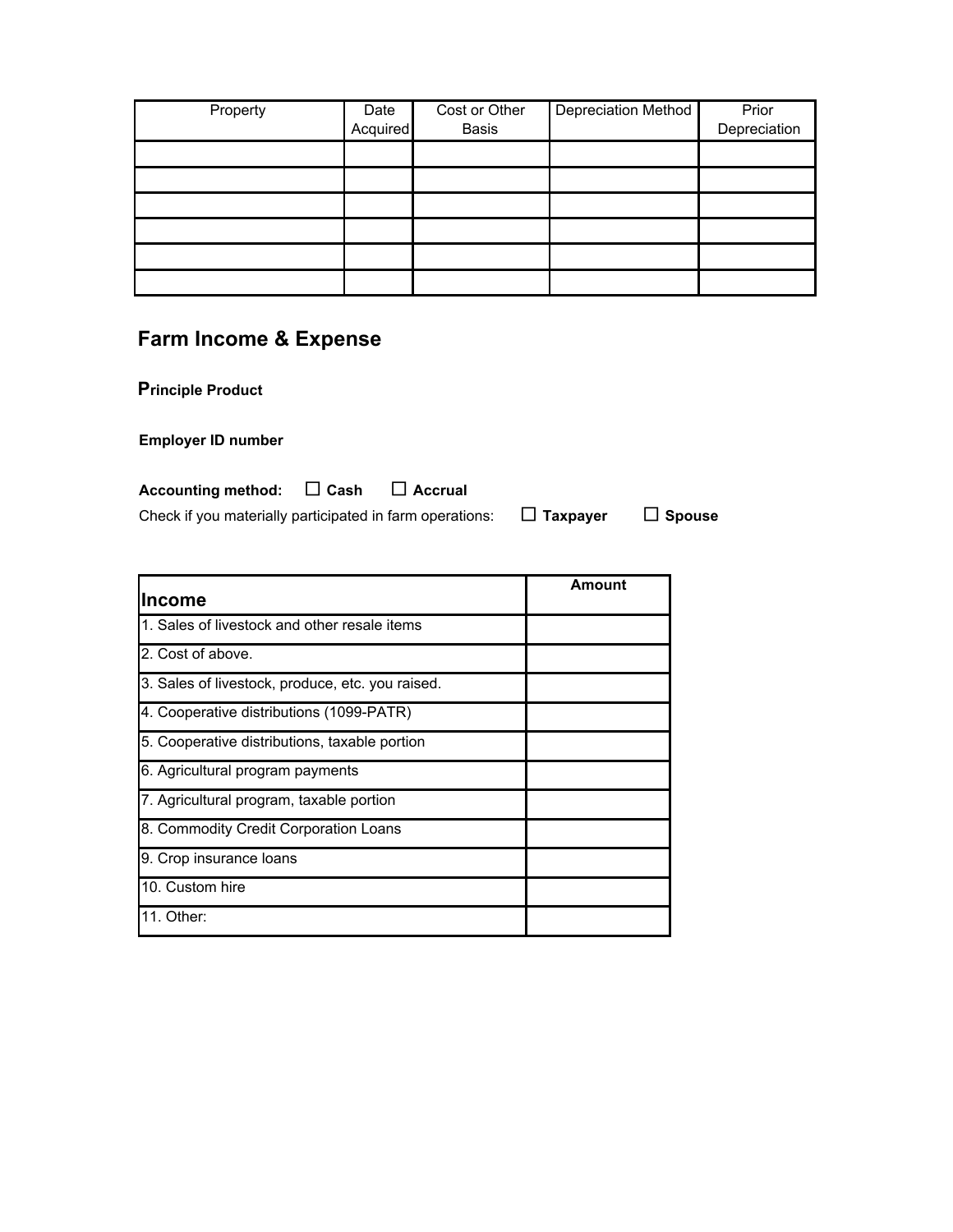| <b>Expenses</b>               | <b>Amount</b> | <b>Expenses</b>                       | Amount |
|-------------------------------|---------------|---------------------------------------|--------|
| 1. Car and truck expenses     |               | 19. Machinery and equipment<br>rental |        |
| 2. Chemicals                  |               | 20. Land rental                       |        |
| 3. Conservation expense       |               | 21. Other                             |        |
| 4. Custom hire (machine work) |               | 22. Repairs and maintenance           |        |
| 5. Employee benefit programs  |               | 23. Seeds and plants<br>purchased     |        |
| 6. Employee health insurance  |               | 24. Storage and warehousing           |        |
| 7. Feed purchased             |               | 25. Supplies purchased                |        |
| 8. Fertilizers and lime       |               | 26. Payroll taxes                     |        |
| 9. Freight and trucking       |               | 27. Other taxes                       |        |
| 10. Gasoline, fuel, and oil   |               | 28. Utilities                         |        |

| 11. Other insurance                   | medicine   | 29. Veterinary, breeding, & |  |
|---------------------------------------|------------|-----------------------------|--|
| 12. Mortgage interest                 | 30. Other: |                             |  |
| 13. Other interest                    | 31.        |                             |  |
| 14. Labor hired                       | 32.        |                             |  |
| 15. Legal and professional<br>fees    | 33.        |                             |  |
| 16. Allocated tax preparation<br>fees | 34.        |                             |  |
| 17. Pension and profit share<br>plans | 35.        |                             |  |
| 18. Vehicle rental                    | 36.        |                             |  |

### **Depreciation**

| Property | Date<br>Acquired | Cost or Other<br><b>Basis</b> | Depreciation Method | Prior<br>Depreciation |
|----------|------------------|-------------------------------|---------------------|-----------------------|
|          |                  |                               |                     |                       |
|          |                  |                               |                     |                       |
|          |                  |                               |                     |                       |
|          |                  |                               |                     |                       |
|          |                  |                               |                     |                       |
|          |                  |                               |                     |                       |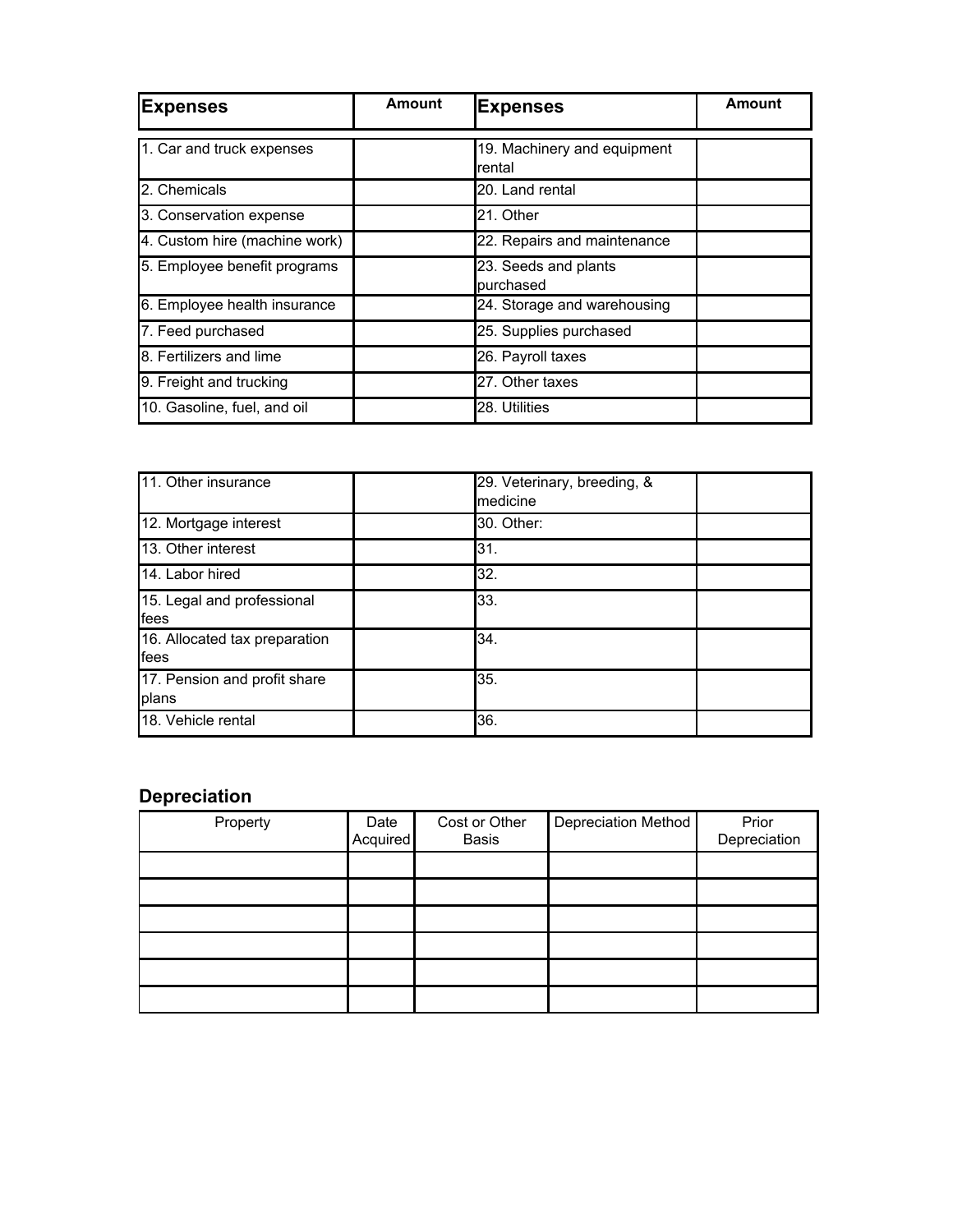# **Business Use of Home**

Do you use any part of your home regularly and exclusively for business?  $\Box$  **Yes**  $\Box$  **No** 

Estimated percentage of time spent in home office compared to total time spent in this business activity. (e.g.,10%, 20%).........................................................................................................

Description of work done in home office:

Description of work done outside of work office:

Total area of home:

Total area of home used regularly for business

|                         | <b>Direct costs</b><br>(benefit only<br>business portion of<br>home) | <b>Indirect costs</b><br>(other) |
|-------------------------|----------------------------------------------------------------------|----------------------------------|
| Home insurance          |                                                                      |                                  |
| Repairs and maintenance |                                                                      |                                  |
| <b>Utilities</b>        |                                                                      |                                  |
| Rent                    |                                                                      |                                  |
| Other.                  |                                                                      |                                  |

### **If Daycare Facility:**

| Days used as a daycare facility.         |  |
|------------------------------------------|--|
| Prior year carryover of unallowed losses |  |

| Cost of home and improvements and prior depreciation.         |                  |                        |                        |                       |
|---------------------------------------------------------------|------------------|------------------------|------------------------|-----------------------|
| Depreciation of home, improvements, furniture, and equipment. |                  |                        |                        |                       |
| Property                                                      | Date<br>Acquired | Cost or Other<br>Basis | Depreciation<br>Method | Prior<br>Depreciation |
|                                                               |                  |                        |                        |                       |
|                                                               |                  |                        |                        |                       |
|                                                               |                  |                        |                        |                       |
|                                                               |                  |                        |                        |                       |
|                                                               |                  |                        |                        |                       |
|                                                               |                  |                        |                        |                       |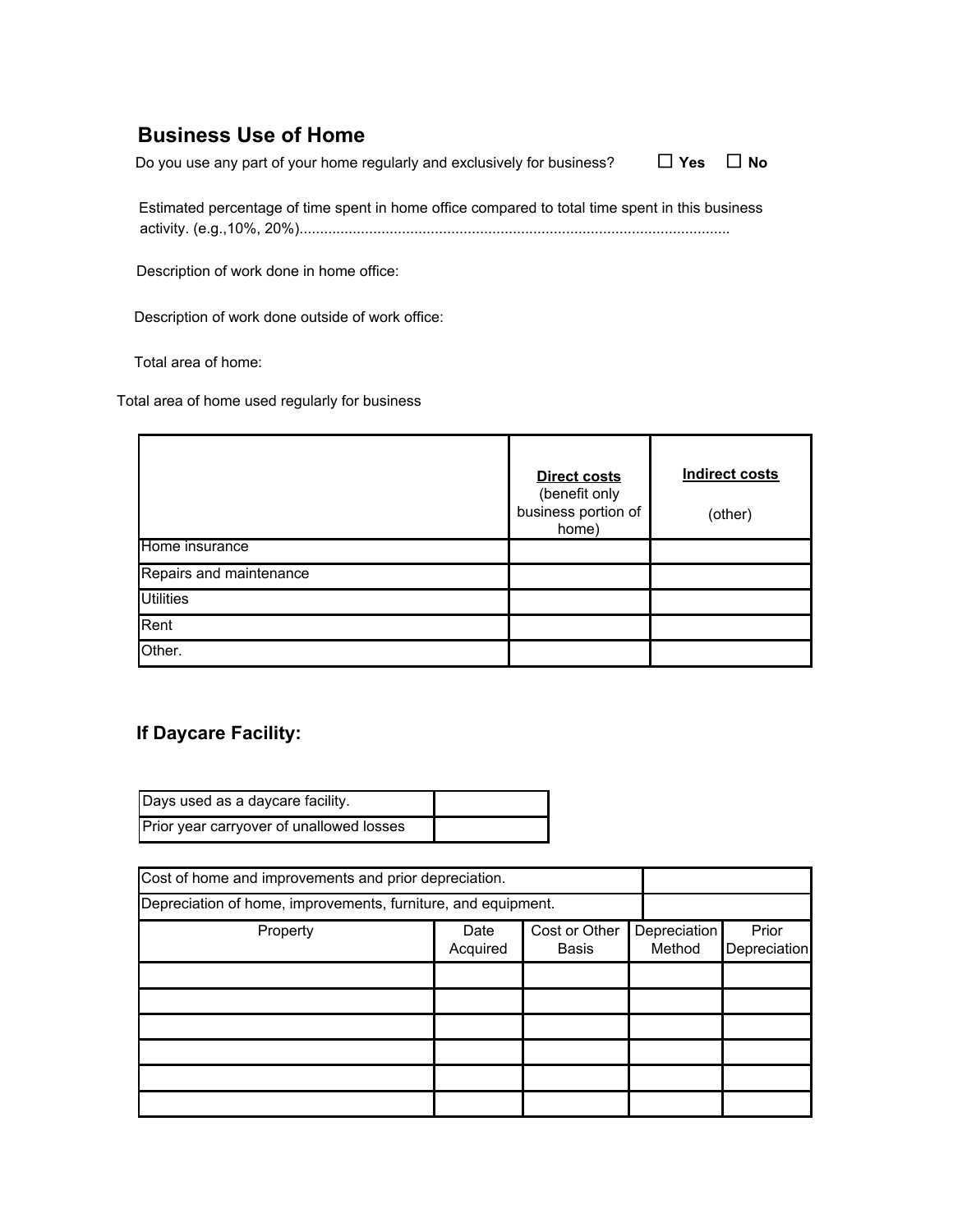### **Household Employees: (Nanny Tax)**

Did you pay a household employee at least \$2,100 this year? □ **Yes** □ **No**

*(e.g., housekeepers, nannies, nurses, yard workers, health aides, babysitters)*

If yes, please provide the following information for each:

| <b>Name</b>                    | Federal Income tax<br>withheld |  |
|--------------------------------|--------------------------------|--|
| Social Sec.<br>IN <sub>o</sub> | Social Sec. tax withheld       |  |
| Wages paid                     | Medicare tax withheld          |  |
|                                | State income tax<br>withheld   |  |

Your Employer Identification Number (you can no longer use your social security number):

| Has W-2 been filed?                                                      | Yes [ | No [ |
|--------------------------------------------------------------------------|-------|------|
| If no, do you want us to prepare for you?                                | Yes [ | No [ |
| Have the necessary state employment returns been filed? If               | Yes l | No I |
| No, do you want us to prepare for you?                                   | Yes [ | No I |
| Was the household employee under eighteen years of age and a<br>student? | Yes [ | No I |